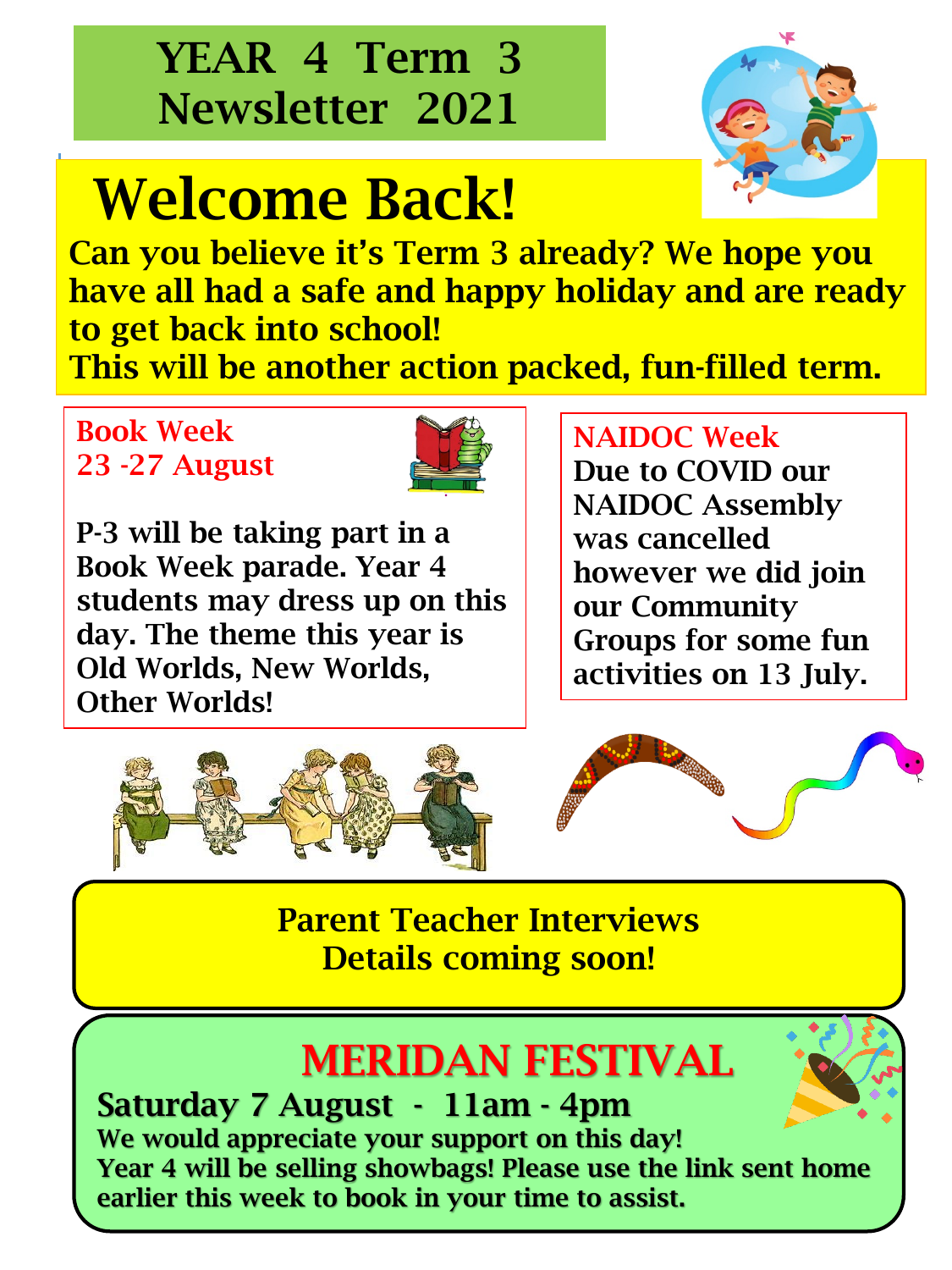# TERM 3 UNITS

## English

Learning Goal

## Snap, Crackle, Pop



We are learning to use persuasive language and devices to write a pitch.

Students will write a persuasive pitch to sell a new cereal they have created and present their work!

### Health

#### Consumers Beware!

How do advertisers influence what I choose to eat and drink?

### **Maths**

Learning Goal

We are learning to represent and solve problems with mixed, common and improper fractions.

- •Place Value
- •Symmetry
- •Shape
- •Money
- •Measurement.





STEM Unit Survival of the Species Science and Digital **Technology** 

What is causing a decline in the turtle population on the

Sunshine Coast? How can we help?



**HASS** World Safari Why are the number of endangered animals increasing around the world?